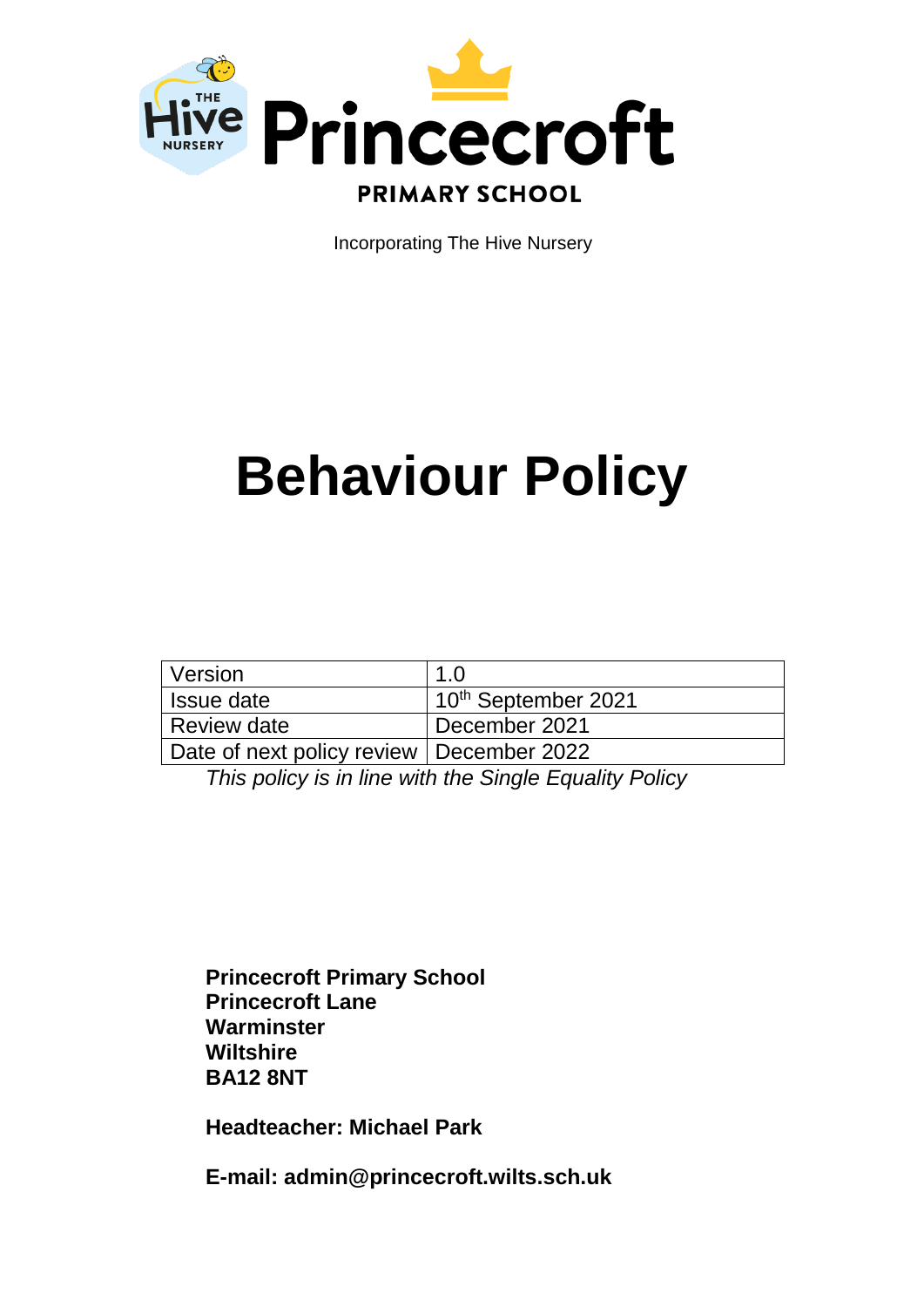# **Introduction**

Our behaviour for learning policy is designed to ensure that all pupils at Princecroft Primary School and the Hive Nursery (hereinafter referred to in this policy as Princecroft or School) have the opportunity to learn, be successful and achieve. We expect high standards from our pupils in terms of work and behaviour, and believe that good behaviour is essential if effective teaching and learning are to take place. We emphasise the need for all pupils and staff to respect each other and those who work with them. The policy has been written so that all of us - members of staff, parents, carers, pupils, and governors - can work together to maintain outstanding behaviour, attitudes and standards of work.

- **1. Aims**
- **2. Core Principles**
- **3. Classroom Routines**
- **4. Encouraging Positive Behaviour**
- **5. Positive approaches to support children to change their behaviour**
- **6. Consequences for making the wrong choices**
- **7. The Traffic Light system**
- **8. Playtime and Lunch time**
- **9. Children with particular Needs**
- **10. Report Cards**
- **11. Behaviour Plans**
- **12. Exclusion and Reintegration**
- **13. Post incident Care**
- **14. Power to search a pupil**
- **15. Dealing with incidents outside the School**
- **16. Monitoring Behaviour**

# **1. Aims**

We aim to create an environment which expects and promotes positive behaviour as the basis for effective lifelong learning. We believe that all members of the school community have core rights and responsibilities.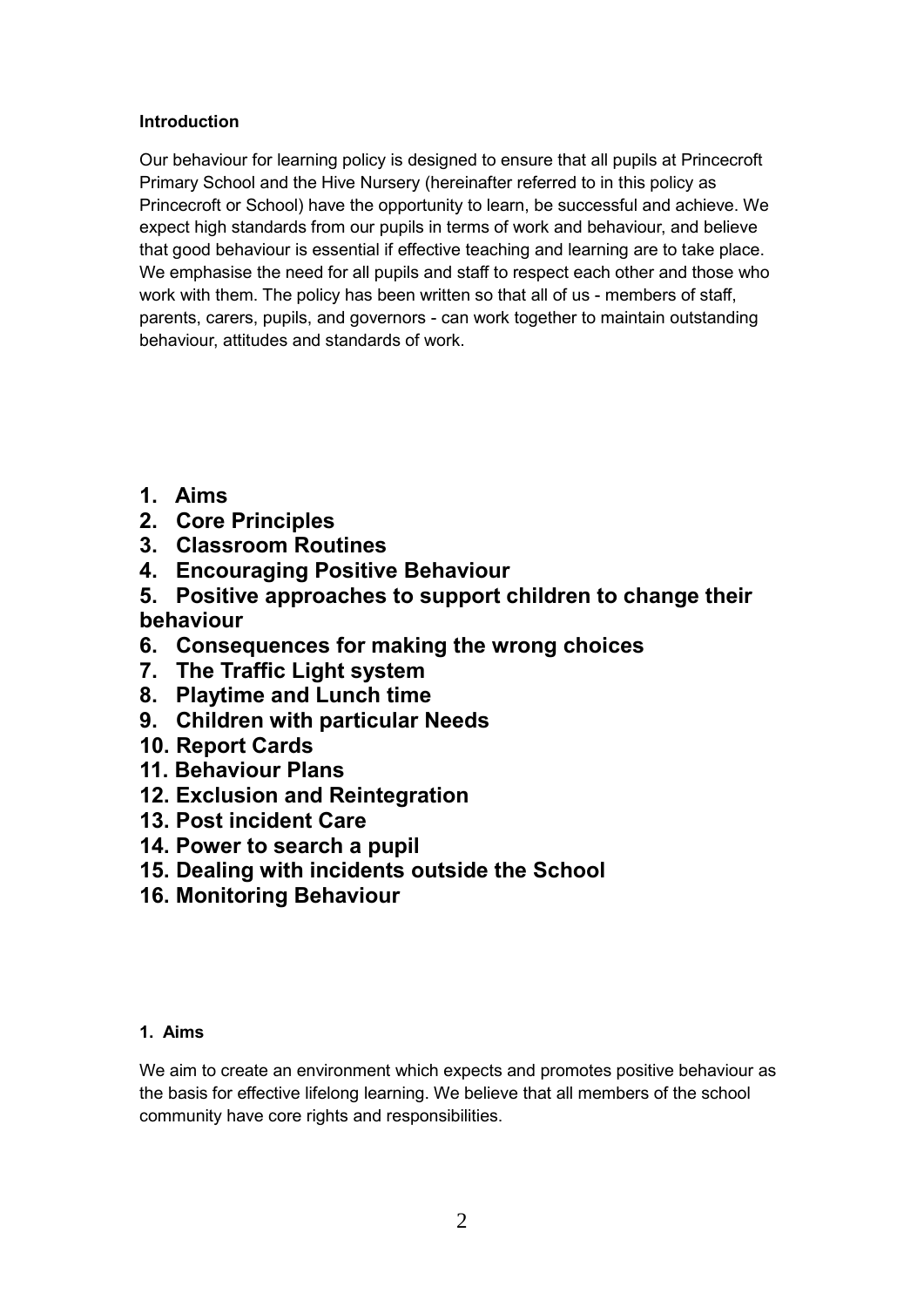| We have rights                                                                                                                                                                                                                                                                                                                                                                                                                        | We have responsibilities                                                                                                                                                                                                                                                                                                                                                                                                                                                              |
|---------------------------------------------------------------------------------------------------------------------------------------------------------------------------------------------------------------------------------------------------------------------------------------------------------------------------------------------------------------------------------------------------------------------------------------|---------------------------------------------------------------------------------------------------------------------------------------------------------------------------------------------------------------------------------------------------------------------------------------------------------------------------------------------------------------------------------------------------------------------------------------------------------------------------------------|
| To feel safe in school,<br>emotionally and physically<br>To be treated with respect<br>regardless of ability, disability, race<br>or gender<br>To be treated fairly<br>To choose whether to lend<br>your things to other people<br>To have your opinion heard<br>To learn without<br>interference from others<br>To have the opportunity to<br>learn from our mistakes<br>To work and study in a<br>high quality learning environment | To make others feel safe in school, emotionally and<br>physically<br>To treat other people with respect<br>To be fair in how you do things<br>$\bullet$<br>To look after equipment<br>$\bullet$<br>To listen to others when they express their opinion<br>and consider their point of view<br>To let everyone else learn<br>To understand and accept that all people make<br>mistakes<br>To ensure you treat the learning environment with<br>respect and ensure it is clean and tidy |

We believe that these rights and responsibilities are encapsulated within the school's values and the Calm School Code:

| <b>Values</b>  | Key skills underpinning the value                       |
|----------------|---------------------------------------------------------|
| Achieve        | Don't give up<br>$\bullet$                              |
|                | Keep improving                                          |
|                | Have a go                                               |
|                | Concentrate                                             |
|                | Be curious                                              |
| Respect        | Help others                                             |
|                | Cooperate<br>$\bullet$                                  |
|                | Good manners<br>$\bullet$                               |
|                | Share<br>$\bullet$                                      |
|                | Take Care (e.g. of yourself, others, the school and our |
|                | world)                                                  |
|                |                                                         |
| <b>Believe</b> | Be proud                                                |
|                | Challenge yourself                                      |
|                | Aspire to be the best                                   |
|                | Love what you do                                        |
|                | Stand up for what you believe                           |

# **2. Core Principles**

The behaviour at Princecroft was described as 'impeccable', 'exemplary' and 'outstanding' at our last OFSTED inspection in March 2018. This has been achieved over a number of years through creating a culture where high quality behaviour is the expectation and the norm. It has been developed around the School's Calm School Code which emphasises speaking politely, listening carefully, moving calmly and acting kindly. In the classroom this is reinforced through SLANT (sit up, listen carefully, ask and answer questions, no interruptions and track the speaker) and a clear behaviour traffic light system. Staff model a firm but respectful and kind approach in every interaction with the children.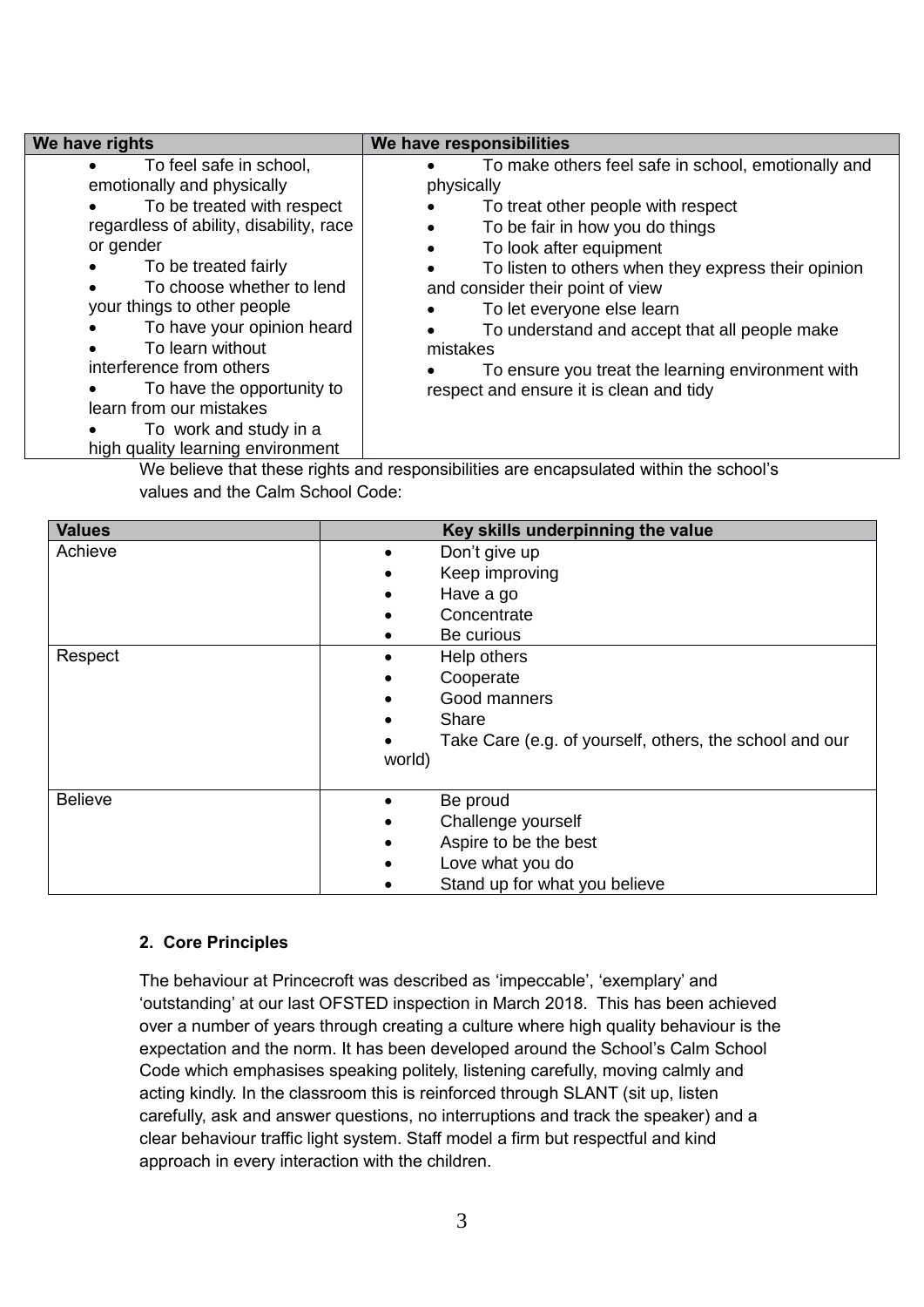| <b>Calm School Code</b> |  |  |
|-------------------------|--|--|
| Speak politely          |  |  |
| Listen carefully        |  |  |
| Move calmly             |  |  |
| Act kindly              |  |  |

| <b>SLANT</b>             |  |  |
|--------------------------|--|--|
| Sit up                   |  |  |
| Listen carefully         |  |  |
| Ask and answer questions |  |  |
| No interrupting          |  |  |
| Track the speaker        |  |  |

#### **3. Classroom routines**

Consistent systems and routines are in place across the school. These include:

- $\circ$  1,2,3 for moving around the classroom
- o Chain reaction for passing around books
- o Saying '3,2,1 SLANT' is the children's cue to be ready to focus on the teacher

These routines are practised at the start of each school year so the children are familiar with the expectations at Princecroft.

# **4. Encouraging Positive Behaviour**

Encouraging outstanding behaviour for learning is the responsibility of everyone in the school. We aim to create an ethos where children's strengths and positive behaviour are continually acknowledged and reinforced by praise. It is our intention to reward and promote appropriate behaviour and challenge and change inappropriate behaviour through the public and private recognition of what is good. In addition to regular teacher praise, other rewards will include:

 $\triangleright$  Class-based reward system such star of the day, prizes etc

 $\triangleright$  House points - the house with the most points earns a reward at the end of the term and the house points total for each class are read out in assembly on Friday

 $\triangleright$  Teachers will send pupils with their work of high quality or which shows significant steps for that child to the Head teacher or Deputy Head teacher for a Head teacher's award for recognition in the Friday Celebration Assembly.

 $\triangleright$  Learner of the Week/Term certificates which are presented in the Friday Celebration Assembly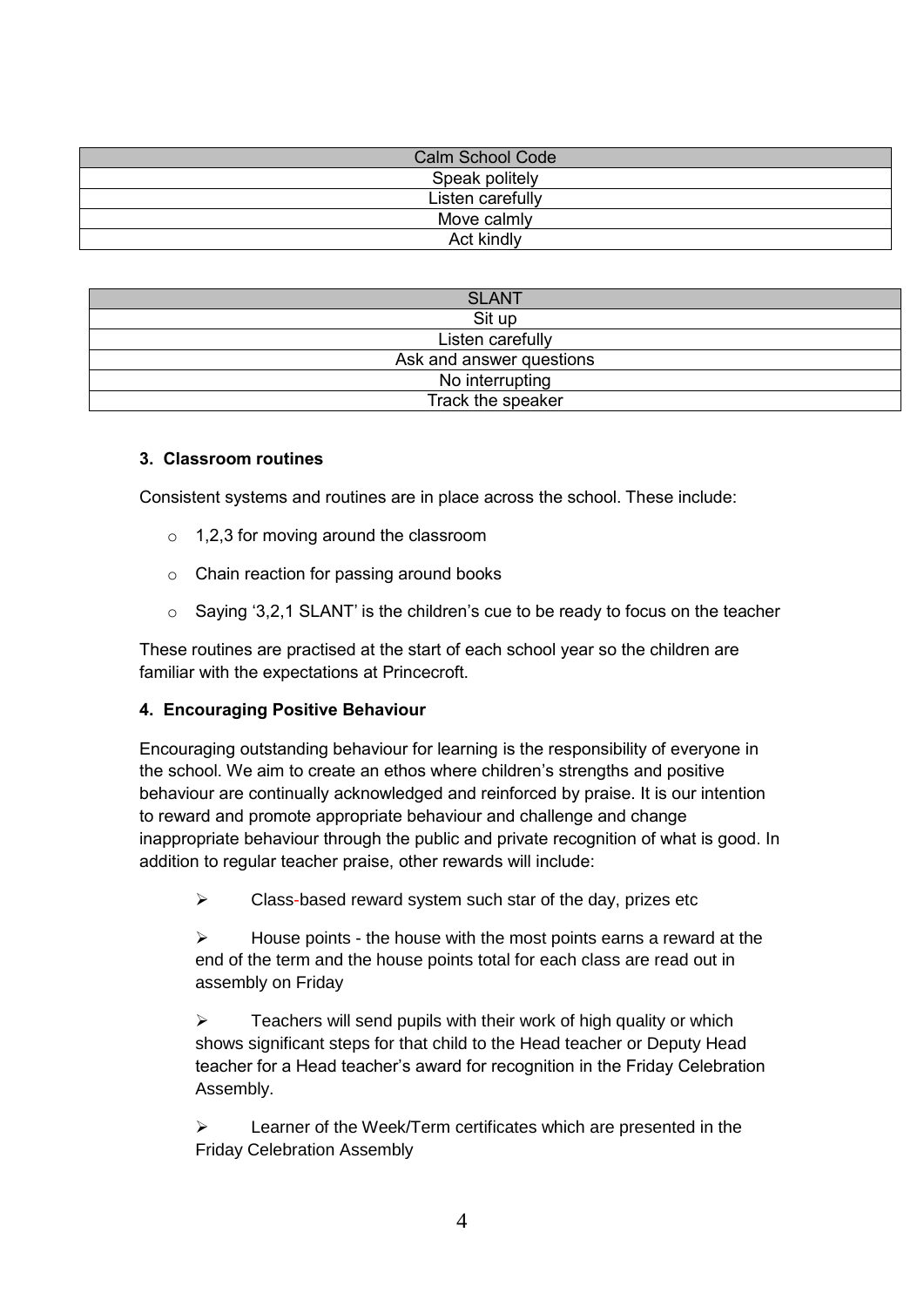$\triangleright$  Publically acknowledging external achievements of pupils

 $\triangleright$  Every child has his or her name displayed on the traffic light system which is displayed prominently in the classroom.

 $\triangleright$  Sitting on the Golden Table for excellent lunchtime behaviour at the end of each term

 Teachers informing parents of the positive things that the pupil has done in class

 $\triangleright$  Each day is a fresh start

 $\triangleright$  Sharing good learning on social media

NOTE: No individual class system can replace or alter the central school traffic light system

#### **5. Positive approaches to support children with changing their behaviour**

We strongly believe that, as well as managing behaviour**,** pupils need to be taught the appropriate skills to be able to change and adapt their behaviour. At Princecroft Primary school we have a range of approaches to support children in developing their social, emotional and behavioural skills. These approaches include:

### **Restorative Approaches**

All members of staff will use restorative questioning, when appropriate, to help pupils to understand the consequences of an incident when it has occurred both in and outside the classroom. Restorative questions include:

- o What happened?
- o Who has been affected by what has happened?
- o What do you need to do to make things better?
- o What do you need to do to stop this happening again?

See Appendix 1 for a reflection form.

 **Circle Time:** Circle time can be used to reinforce a group problemsolving approach to finding solutions to specific issues that have arisen.

 **Talk time:** This provides children with the opportunity for one-to-one time with the class teacher, teaching assistant or a friend to talk through any issues or personal issues.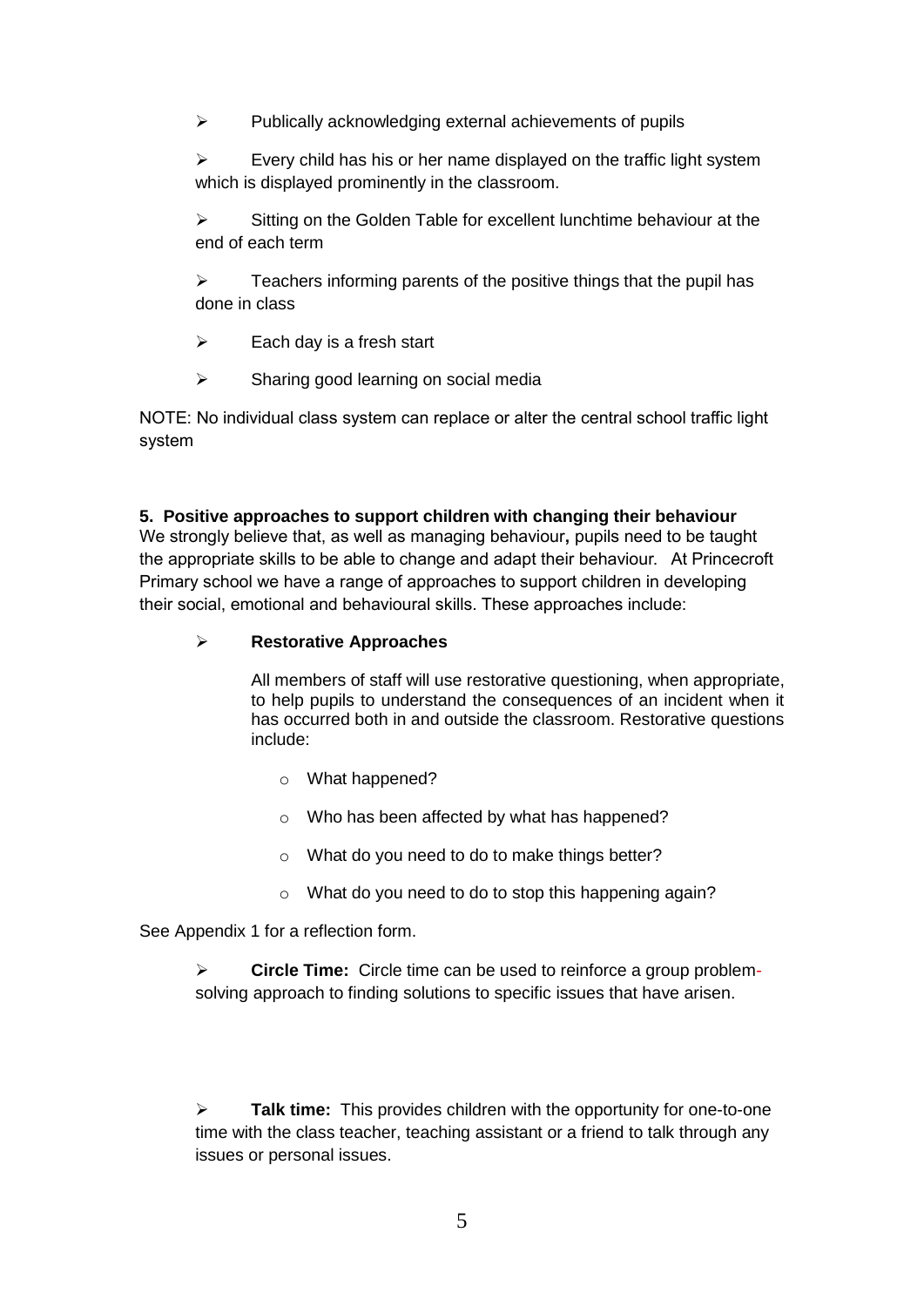**Emotional Literacy Support Assistant (ELSA):** The school has a number of Emotional Literacy Support Assistants who can deliver support packages such as:

- o Socials skills
- o Support with anxieties and worries
- o One-to-one time to talk
- o Anger Management

 **Playground Activities:** At lunchtimes we have a range of activities in place to ensure the children are engaged in play as this reduces incidents of inappropriate behaviour. These activities include:

- o Playpod
- o Football and other sporting opportunities
- o Bikes and scooters
- $\circ$  Use of Sanctuary Garden an area where pupils can go to engage in quiet activities
- o Outdoor play equipment

 **Family Support Worker:** The Family Support Worker supports parents with a whole range of issues relating to behaviour and well-being of children.

# **6. Consequences for making the wrong choices.**

Poor behaviour is the responsibility of all adults - teachers, support staff and parents. The school believes that we all need to work together to ensure a consistent approach to the behaviour of pupils in the school. The majority of the children in our school respond to a clear reminder of the appropriate behaviour they should be displaying. For those children who find it harder to behave and abide by the rules, staff use a number of management strategies and techniques. These strategies are based on the belief that children who display inappropriate behaviour have either not yet learned the appropriate behaviour or currently lack the skills set to behave appropriately. Staff at Princecroft Primary School have a wide repertoire of behaviour management strategies and techniques to help modify unwanted behaviour. Some of these strategies and techniques include:

 $\triangleright$  Positive reinforcement of appropriate behaviour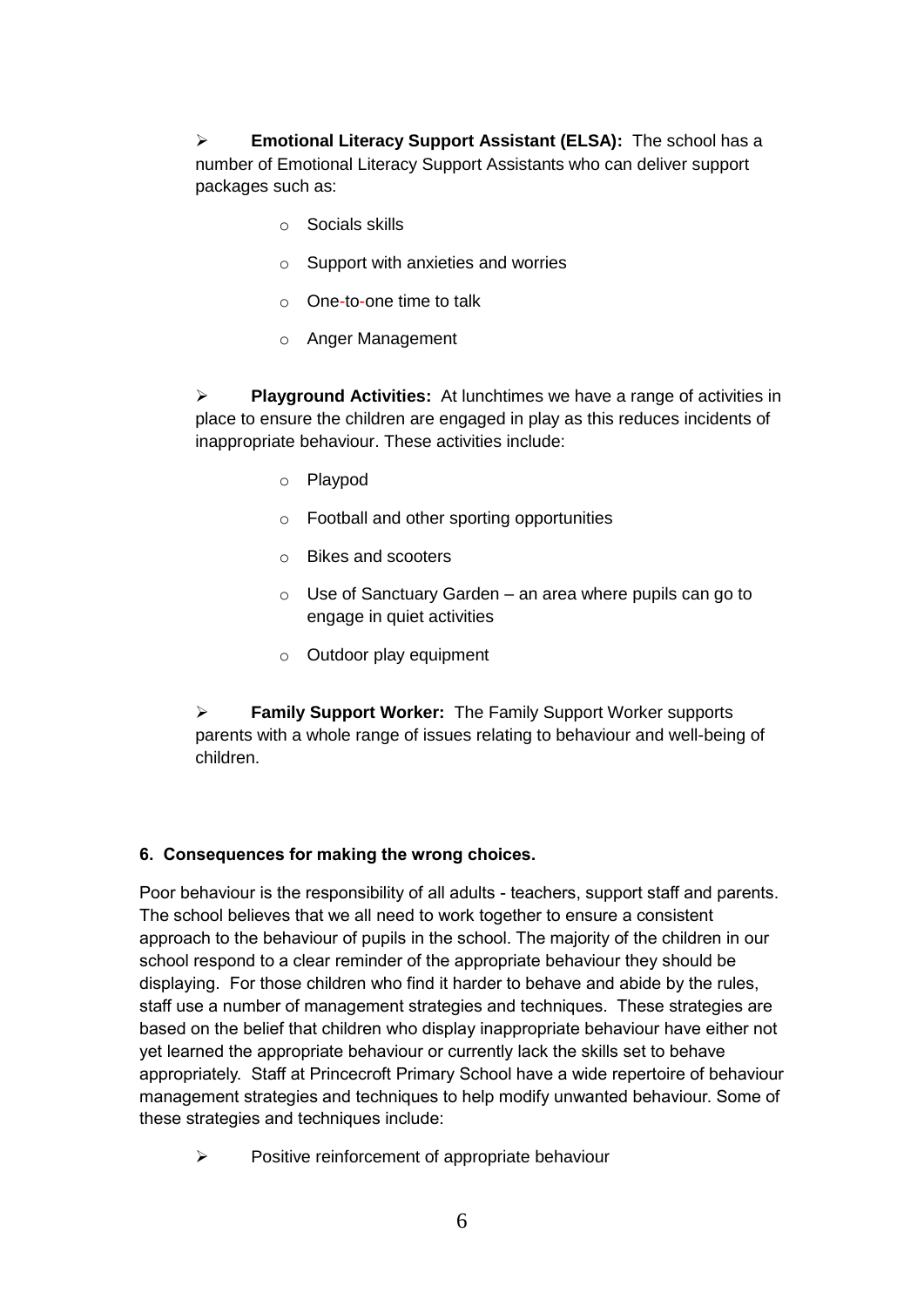$\triangleright$  Tactical ignoring of inappropriate behaviour and reinforcement of positive behaviour

 $\triangleright$  Modelling of appropriate responses and behaviour by staff, parents and peers

 $\triangleright$  Non-verbal communication - a shake of the head; a finger to your lips and the use of eye contact

 $\triangleright$  Setting clear boundaries

 $\triangleright$  Providing structure and routine where the children learn to predict events and the consequences of his/her actions

 $\triangleright$  Providing a high level of consistency between all adults who work with the children

 $\triangleright$  Direct identification of inappropriate behaviour e.g. 'You are out of your seat' as opposed to 'why are you out of your seat?'

 $\triangleright$  Use of verbal and non-verbal praise

 $\triangleright$  Using the language of choices - making good choices and wrong choices

 $\triangleright$  Using language linking to the school values e.g. 'you were not showing respect when you said that'

 $\triangleright$  Reiterating what the good choice would be and then providing thinking time for the child to adapt their behaviour

 $\triangleright$  Talking through the good choices the children could have made instead

 $\triangleright$  Setting small achievable tasks to increase confidence

 $\triangleright$  Reminding and prompting and encouraging-verbal, physical and gestural to make good choices

 $\triangleright$  A member of staff gives a verbal warning and the inappropriate behaviour is explained; the expectation for improvement and staying on green is given

The use of these consequences should be characterised by certain features:-

o Issues should be dealt with calmly, without a raised voice but firmly, referring to why the action is being taken and what that action is.

o Adults should not use any form of degrading treatment or language to 'punish' a pupil. The use of sarcasm, demeaning or insensitive comments towards pupils and young people is not acceptable in any situation.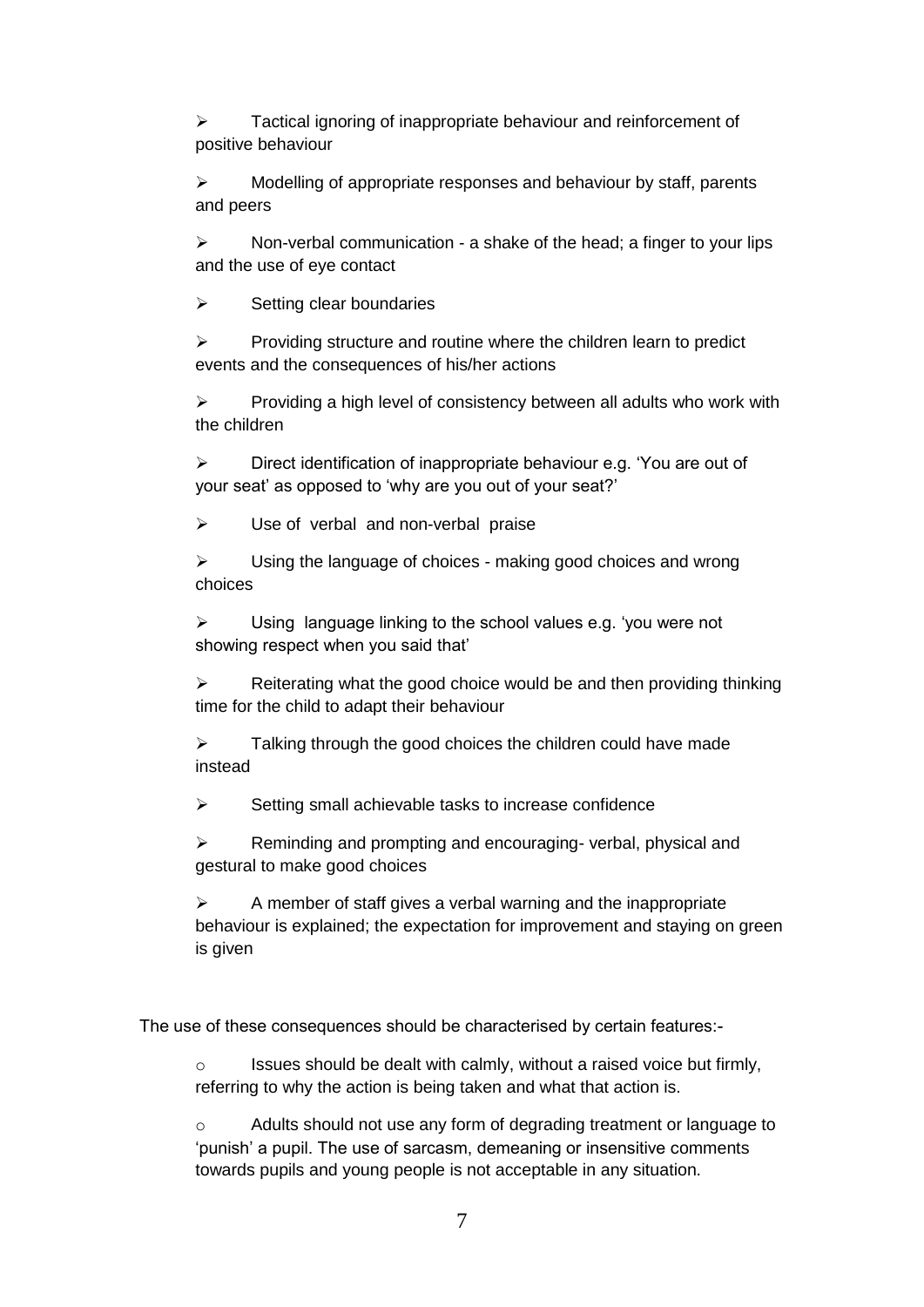o Although persistent/serious misbehaviour needs recording, every pupil must feel that every session is a fresh start.

o It is the behaviour of the pupil that is being questioned, not the pupil.

 $\circ$  If severe behaviour occurs e.g. racism, homophobic or transphobic, bullying, vandalism or aggression towards staff members - the pupil in question will be referred to a member of the Senior Leadership Team who will decide the most appropriate cause of action.

When staff are talking about a child's behaviour it should be focused on specific needs and challenges. Language that describes the child or that is not specific to the behaviour is unhelpful in finding solutions to challenging behaviour.

Although rewards are central to the encouragement of good behaviour, realistically there is a need for consequences for inappropriate behaviour to protect the security and stability of the school community. Within school we have a framework for identifying the consequences positive and negative behaviours. This is based around our traffic light system.

# **7. The Traffic Light System**

This system promotes the positive behaviour we wish to see in all our pupils. Every child's name is on the traffic lights which are displayed prominently in the classroom. Every day every child starts their day on green. The point is to stay on green or move to gold. Staying on green means the pupil is doing exactly what is expected on him or her. It means he/she is following the class rules, listening, following instructions and working hard in lessons.

The principles behind the system are:

o Children get recognition for doing the right thing and doing what is expected of them

o No child is neutral; no child is forgotten or overlooked - The child who does everything expected of them in a quiet, unassuming way is still recognised if s/he is on green

 $\circ$  There is a presumption that the majority of children will be on green all the time

 $\circ$  Children who move away from green can work their way back. Pupils can turn a situation around by showing that they can make the right choices

o The consequences for not doing the right thing are clear

o All adults take responsibility for promoting positive behaviour

o The head teacher and members of the Senior Leadership Team are the last resort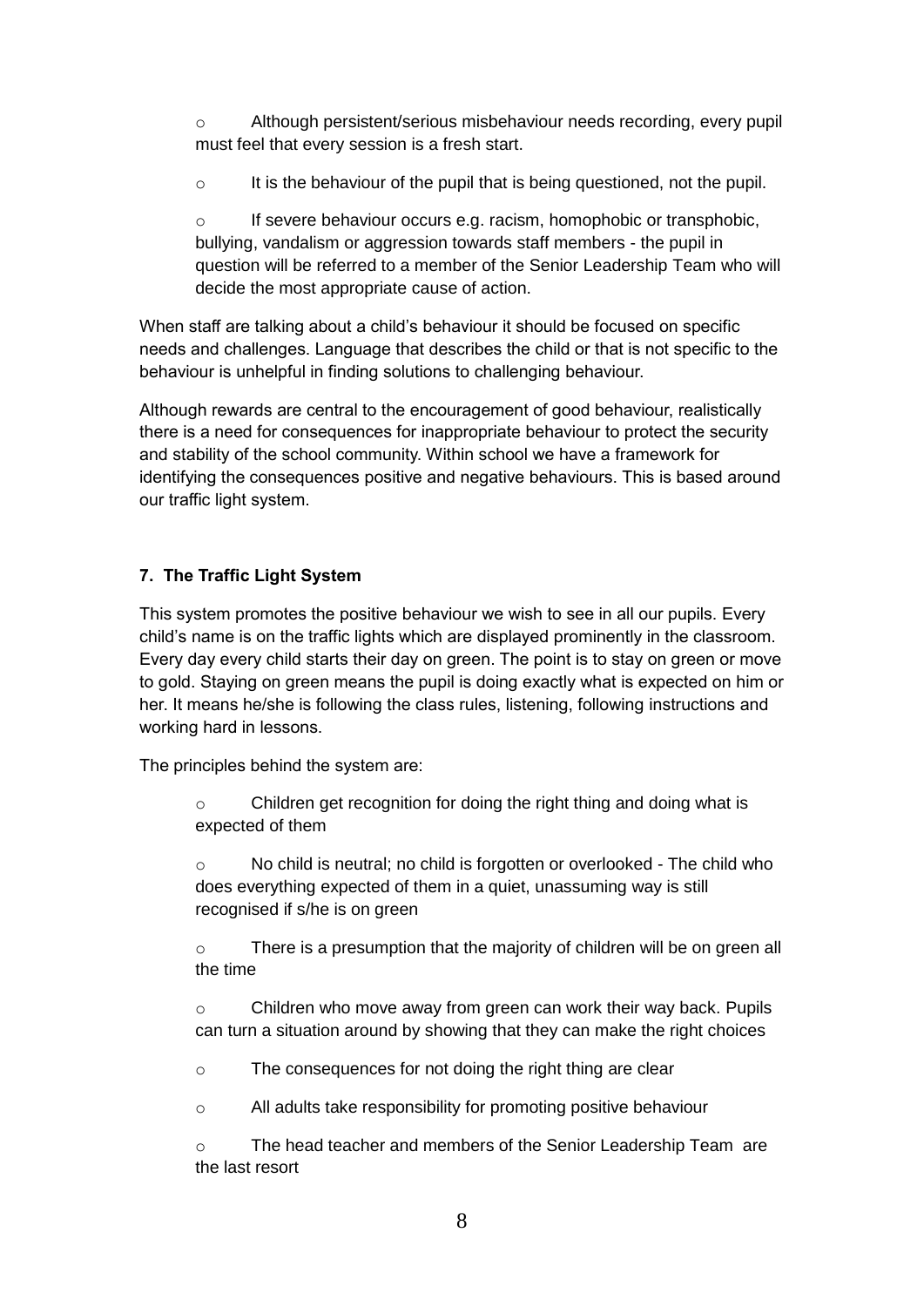- o Behaviour can be guided in the right direction
- o Every day is a new start

o The value of getting on gold and the shock of going on red can only be maintained if they are not overused

| <b>Traffic Light</b> | <b>Behaviour choices</b>                                                                                                                                                                                                             | <b>Consequences</b>                                                                                                                                                                                                                                                                  | <b>Teacher strategies</b><br>and actions                                                                                                                                                                                         |
|----------------------|--------------------------------------------------------------------------------------------------------------------------------------------------------------------------------------------------------------------------------------|--------------------------------------------------------------------------------------------------------------------------------------------------------------------------------------------------------------------------------------------------------------------------------------|----------------------------------------------------------------------------------------------------------------------------------------------------------------------------------------------------------------------------------|
| Gold                 | <b>Outstanding modelling of</b><br>the school's values and<br><b>Calm School Code.</b>                                                                                                                                               | I have achieved<br>something that I should<br>be really proud of.<br>The adults at home and<br>in the class will be<br>incredibly proud of me.<br><b>Teachers will inform</b><br>adults at home about<br>the wonderful things I<br>have done.<br>A certificate will be sent<br>home. | <b>Send certificate</b><br>home and talk to the<br>adult.<br>Inform parent of<br>great behaviour.<br><b>Record who has</b><br>been on gold.<br><b>Share the success</b><br>with the class.                                       |
| Green                | I am consistently making<br>the right choices even<br>when it is difficult.<br>I can treat others as I would<br>like to be treated and<br>understand that they have<br>the same rights as me.<br>I can look after my<br>environment. | You are proud of<br>yourself and others are<br>proud of you.<br>You are maximising<br>your learning.<br>You are a role model to<br>other children.<br>You will earn house<br>points.<br>You will earn the class-<br>based rewards.                                                   | <b>Teacher gives out</b><br>house points and<br>verbal praise.<br>The pupil may go to<br>the head teacher for<br>a head teacher's<br>award for a high<br>quality piece of<br>work.<br><b>Class-based rewards</b><br>can be used. |
| Warning              | I am beginning to make the<br>wrong choices - I will think<br>about how to turn it around.                                                                                                                                           | I am beginning not to<br>learn and others may<br>not want to be around<br>me.<br>I am disturbing the<br>learning of my friends.                                                                                                                                                      | The teacher uses a<br>range of low level<br>behaviour<br>management<br>approaches such as,<br>physical proximity,<br>identifying the                                                                                             |

# **The Traffic Light System**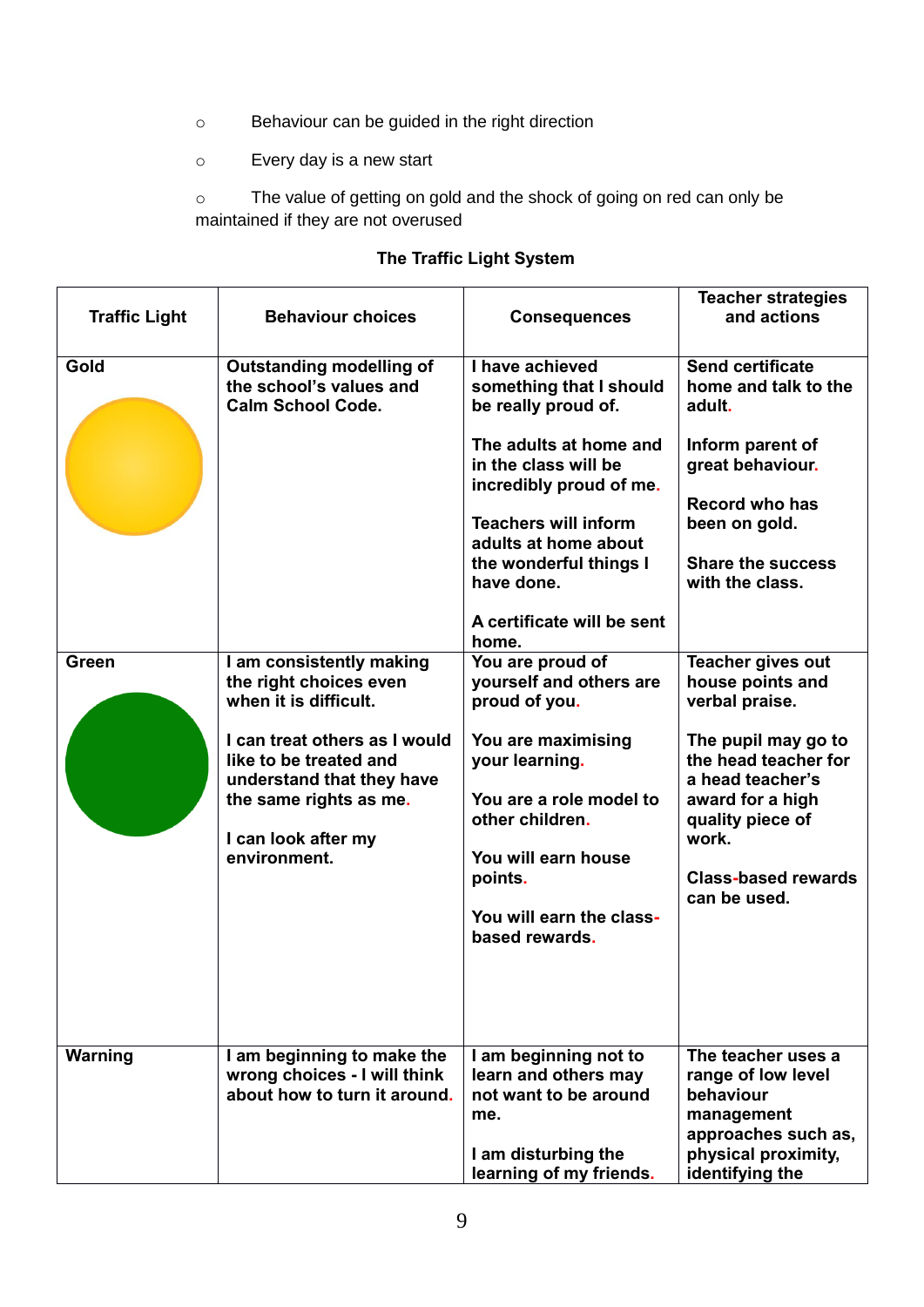|              |                                                                                                 | I will receive a first<br>warning.                                                                                                                                                          | positive behaviours<br>and non-verbal<br>strategies.                                                                                 |
|--------------|-------------------------------------------------------------------------------------------------|---------------------------------------------------------------------------------------------------------------------------------------------------------------------------------------------|--------------------------------------------------------------------------------------------------------------------------------------|
|              |                                                                                                 | If my teacher has to tell<br>me again I will go on<br>amber.                                                                                                                                | Teacher to issue a<br>warning to clearly<br>identify the desired<br>behaviour.<br><b>Teacher to record</b><br>initials on the board. |
| <b>Amber</b> | I am behaving in a way that<br>stops my learning and<br>learning of others.                     | See the teacher at the<br>end of the lesson.                                                                                                                                                | The child sees the<br>teacher at the end of<br>the lesson.                                                                           |
|              | I have made a poor choices.                                                                     | I may be moved away<br>from my friends.<br>I have disrupted<br>learning or spoiled play,<br>other people may be<br>hurt or upset.<br>My teacher will be<br>disappointed in my<br>behaviour. | If an amber<br>behaviour is<br>repeated then the<br>child moves to red.                                                              |
| <b>Red</b>   | I have made a poor choice<br>and I am not responding to<br>adults who are trying to<br>help me. | I have disrupted my<br>own learning and the<br>learning of my friends<br>or spoiled play, other<br>people may be hurt or<br>upset.                                                          | <b>Teacher contacts</b><br>parents on the day<br>of the pupil being<br>put on red.<br>A meeting may be<br>arranged to set up         |
|              |                                                                                                 | I will be moved away<br>from my friends and<br>classmates.<br>I will lose miss all/part<br>of my playtime.                                                                                  | the weekly report<br>card. The report card<br>is sent home daily<br>and signed by the<br>teacher parent and<br>the pupil.            |

The majority of the time the Traffic Light System should be consistently adhered to. However, any very serious incidents that take place either in the classroom or the playground, e.g. use of physical violence, the system should be by passed and the pupil should be sent to the head teacher or a senior member of staff.

**It is a priority that the learning of the class is not affected by the behaviour of an individual child. If necessary, the child demonstrating the unacceptable behaviour will need to work with an adult away from the class so the learning in the lesson is not disrupted.**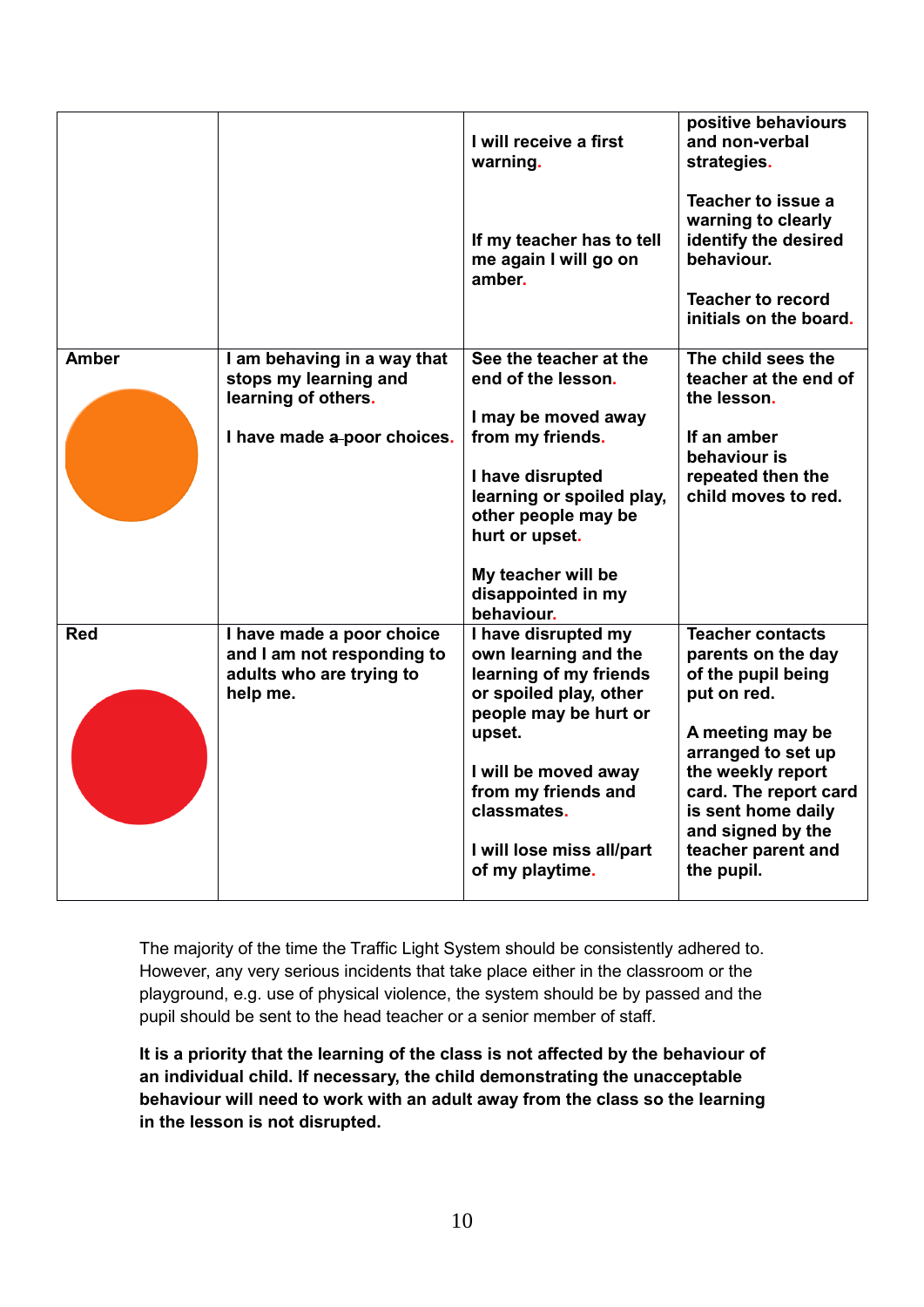# **8. Playtime and lunchtime**

When an incident occurs, the child is expected to miss some playtime and stay near a TA/MDSA. Serious incidents are recorded on CPOMS with the class teacher and relevant staff copied in. It is important that antecedent incident and consequence of the behaviour incident are recorded as well as an explanation of what will be different next time to ensure the behaviour is not repeated. The class teacher can make a judgement on whether the incident affects the child's 'green' status but generally behaviour issues should be resolved away from the classroom so the learning in the class is not affected.

Behaviours that may warrant a child sitting out of playtime include:

- o Refusing to do what grown up asks you to do
- o Being rude to adults or other children
- o Intentional damage to school property

This system is not to be necessarily used for situations where a child is demonstrating that they are struggling to acquire a certain skill set such as sharing. At these times it is the responsibility of the adult on duty to support the children in finding a solution and engaging with the children to get the play back on track. Adults should be using the restorative justice language when working with children. The Behaviour Reflection Form (Appendix 1) can be used to help the child reflect on their behaviour.

# **9. Children with particular needs**

Some children have specific needs and may behave differently to their peers. We treat children as individuals and special arrangements and additional support may be provided. The SENCo will advise teachers where special approaches or strategies are required. The Parent Support Advisor is available to provide support for families that request it.

A list is maintained by the SENCo of the children who have individual programmes to support positive behaviour. For all pupils on this list, any incidents of challenging behaviour must be recorded using the ABC chart, as a tool to better understand the function of the behaviour. A frequency chart (Appendix 2) should also be maintained so that patterns of behaviour can be explored. A risk assessment (Appendix 7) for children with particular needs supports these children and must be reviewed and altered after a serious incident.

# **10. Report cards**

In some cases pupils will be placed on a weekly report card (See Appendix 3). This will be completed with the class teacher, parent/carer and the pupil. It will include clear targets for the pupil to work towards and the agreed strategies and action that will be put in place in school and at home. There will be daily correspondence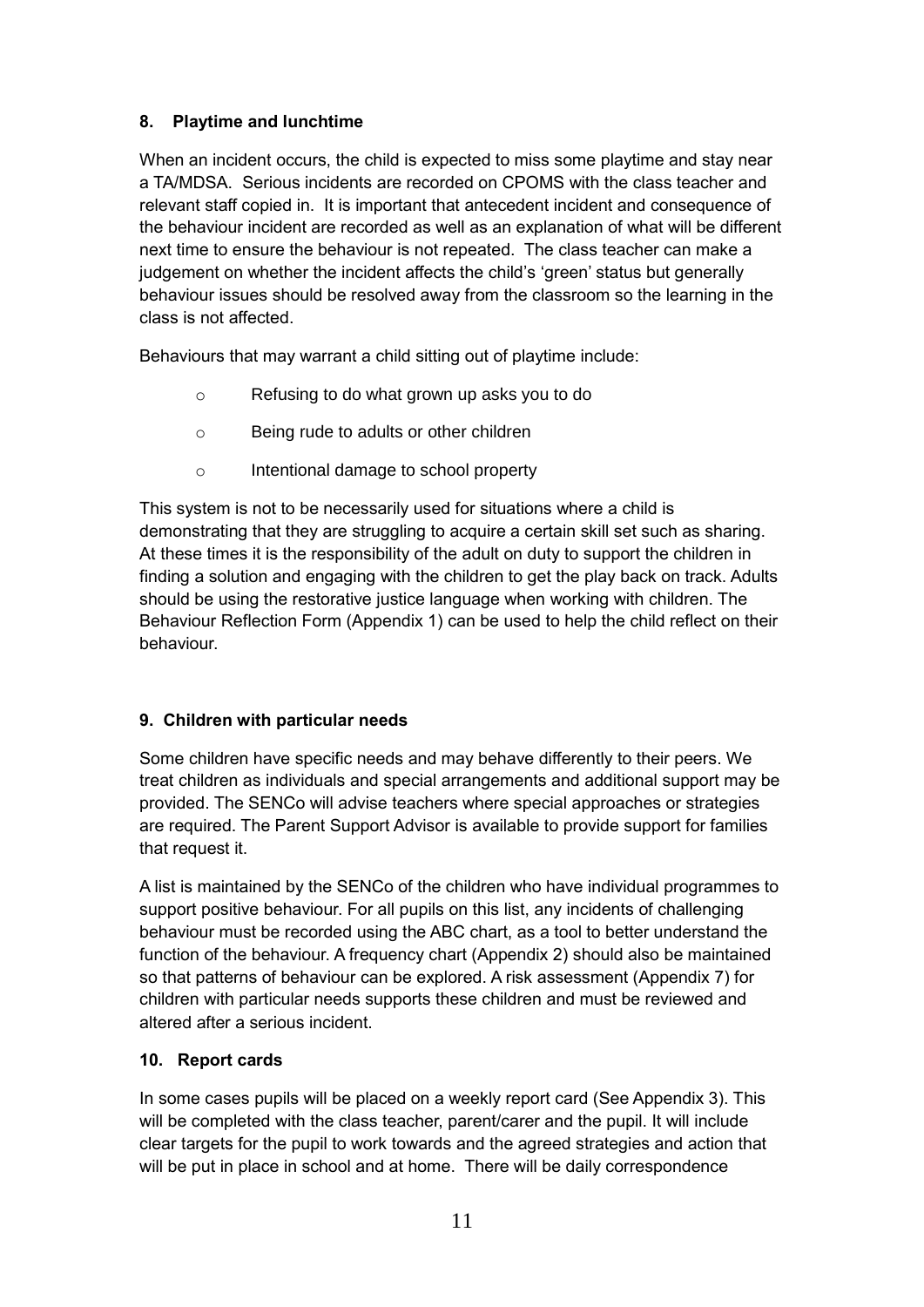between the teacher and the parent/carer regarding the pupil's behaviour and progress towards meeting the agreed targets. Any pupil who is place on a report card will be recorded on the report card log in the class file and copy of the report card will be passed onto the Headteacher and SENCo. At the end of the week there will be a review of the weekly report card and next steps discussed. The next steps my include;

o The report card can be ceased as the pupil has modified his/her behaviour

o The report card can be ceased but specific strategies to remain in place (see Appendix 4)

o The report card needs to continue for another week. After 3 weeks on report card and the behaviour has not improved, then there will be a meeting with the class teacher, pupil and Head/SENCo to put together a behaviour plan.

# **11. Behaviour Plans**

In some cases children may need to have individual behaviour plans which are specific to their needs (see Appendix 6). As part of the behaviour plan, some pupils are dealt with in a specific way and this is shared with all members of staff who work with the pupil. The school recognises that some pupils have specific behavioural needs and is committed to working with the pupil and the parent to support them in the best way they can. At this stage it may be appropriate to make a referral to the Behaviour Support Service for external assessment and advice.

In very rare cases, positive handling may be needed to support a child and adults working with them. This should only be done when there is an immediate risk to the safety of the child or another child. Wherever possible only members of staff who have had team teach training will be part of the positive handling plan. Any handling of a child will be reasonable and proportionate and will be recorded in the school log. Very occasionally a parent may be called in to help manage any challenging behaviour and support the child in returning to class. If this happens, the parent support form (Appendix 5) should be completed.

# **12. Exclusions and reintegration**

Princecroft Primary School follows the Local Authority guidelines on exclusion. Following exclusion, a reintegration meeting will be arranged for the pupils and their parents. The purpose of this meeting is to:

a) Emphasise the importance of the parents working with the school to take joint responsibility for the child's behaviour;

b) Discuss how behaviour problems can be addressed;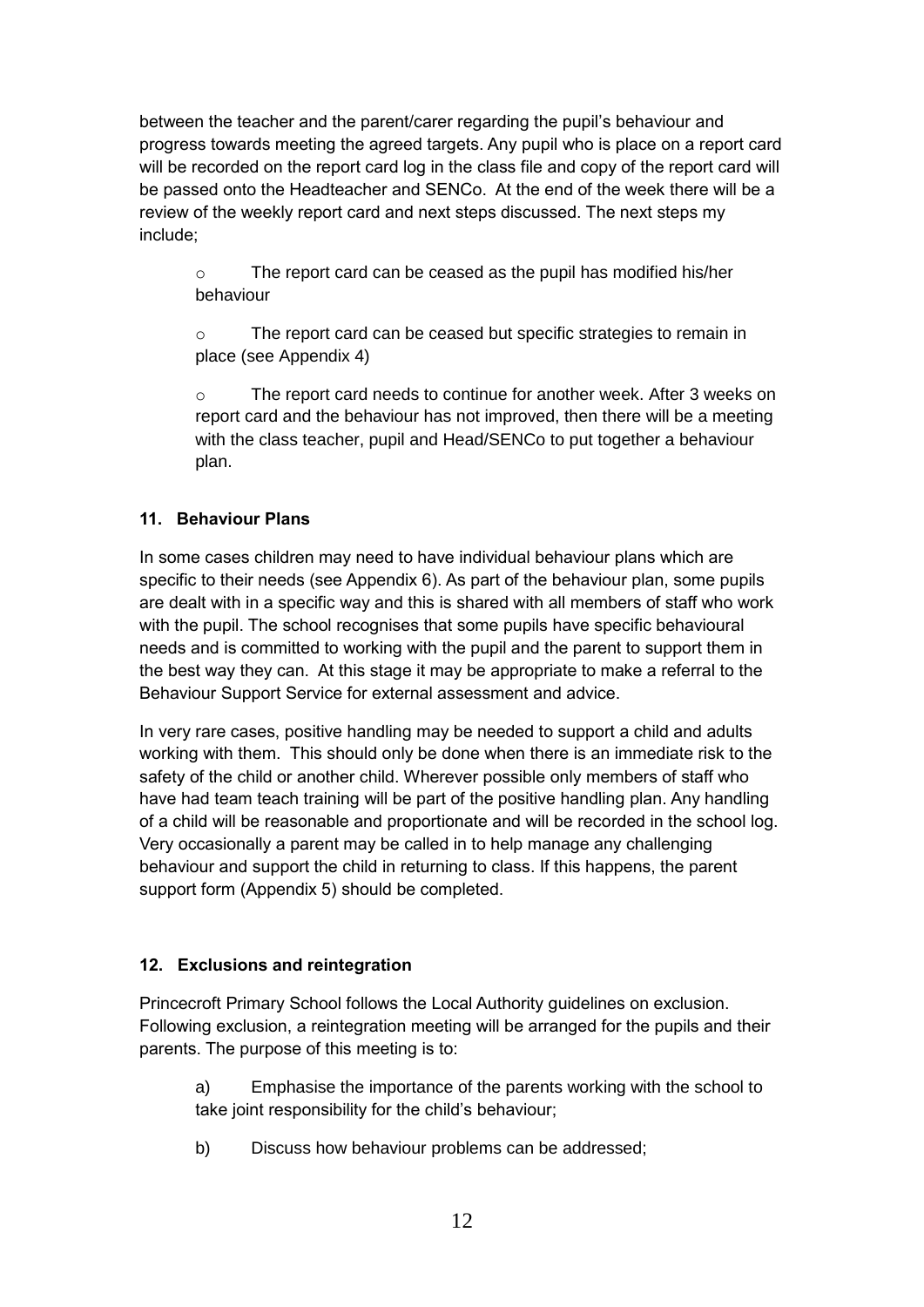c) Explore wider issues and any circumstances that may be affecting the pupil's behaviour;

d) Reach agreement on how the pupil's education should continue, how best they can be reintegrated and what measures could be put in place to prevent further misbehaviour;

e) Create a forum for a discussion about what support could be put in place for the parents

### **13. Post-Incident Care**

- o Where there has been a disruptive incident that may affect other pupils' well-being, a member of staff will talk to these pupils are soon as possible after the event to ensure that they are reassured by the actions taken and feel safe to continue in their daily routines.
- o Support will be given by a member of the Senior Leadership Team to a member of staff who may have been subject to violent or verbal incidents involving children.

#### **14. Power to search a pupil**

o The Department for Education has issued advice to schools regarding their power to search pupils both with and without their consent- Screening, search and confiscation- Advice for head teachers, staff and governing bodies (DfE,Jan 2018)'.

o School staff can search pupils for any item if the pupil agrees

o Head teaches and staff authorised by them also have a statutory power to search pupils or their possessions, without consent, where they have reasonable grounds for suspecting that the pupil may have a prohibited item. Prohibited items are:

- Knives or weapons
- Alcohol
- Illegal drugs and 'legal highs'
- Stolen items
- Tobacco and cigarette papers
- **Fireworks**
- Pornographic images

Any article that the member of staff reasonably suspects has been or is likely to be used to:

- commit an offence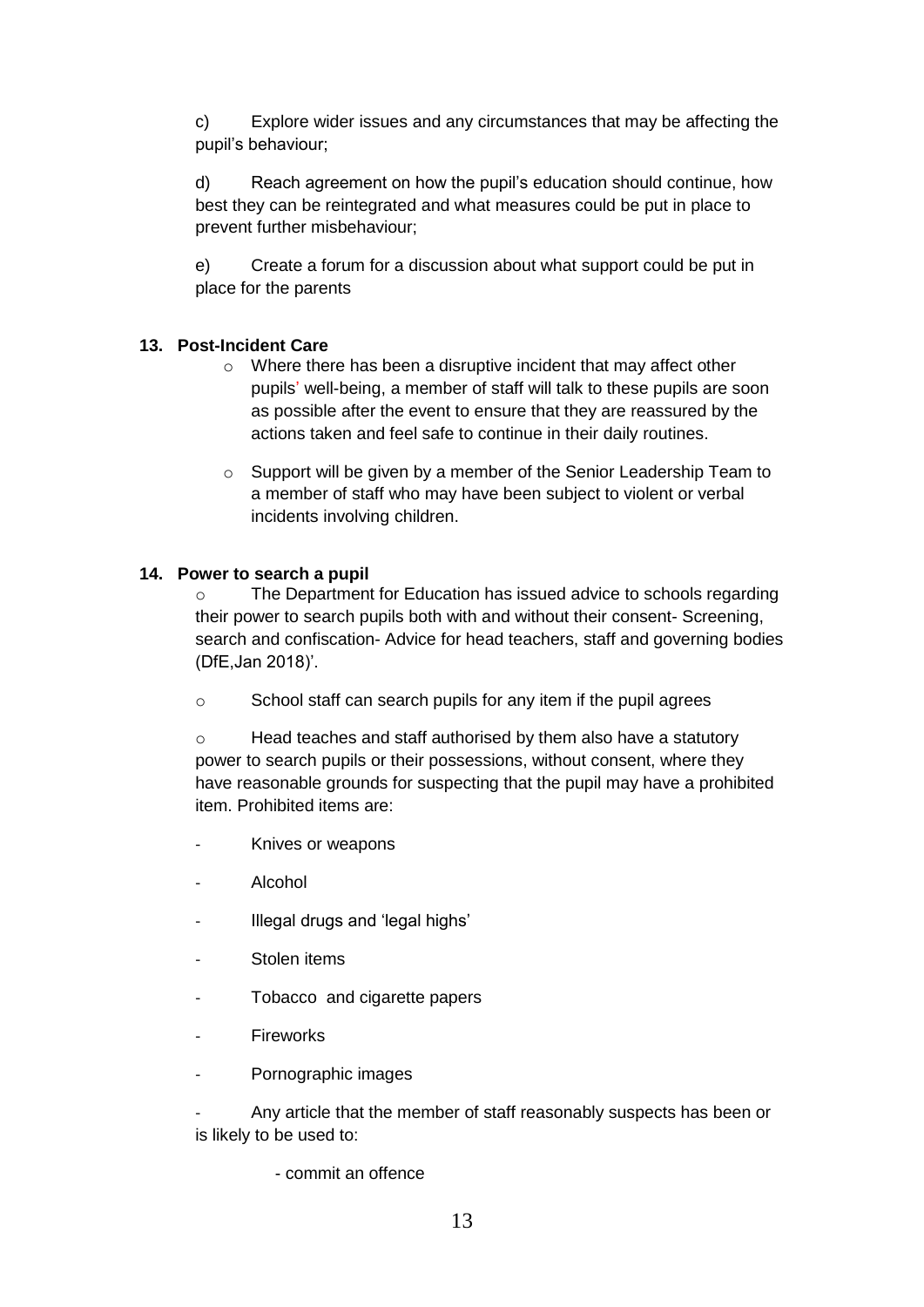- to cause personal injury to, or damage to the property of any person (including the pupil)

# **15. Dealing with incidents outside of school**

The DfE's advice on behaviour and discipline in schools explains that staff may apply negative consequences to pupils for misbehaviours when a pupil is:

- o Taking part in any school-organised or school related activity off-site
- o Travelling to or from school
- o Wearing school uniform
- o In some other way identifiable as a pupil at the school

There may also be consequences, whether or not the above conditions apply, if the pupil's behaviour:

- o Could have repercussions for the orderly running of the school
- o Poses a threat to another pupil or member of the public
- o Could adversely affect the reputation of the school

Any negative consequences may be given for poor behaviour off the school premises which undermines any of the above expectations and regardless of whether or not it is an activity supervised by school staff. The consequences may be in the form of withdrawal of privileges, fixed term exclusion or in very serious cases, permanent exclusion. In issuing consequences the following will be taken into account:

- o The severity of the misbehaviour
- o The extent to which the reputation of the school has been affected
- o Whether pupils were directly identifiable as being a member of Princecroft Primary School

# **16. Monitoring Behaviour**

All members of the Senior Leadership Team have a role in monitoring the reported incidents related to bullying, race, homophobic and transphobic, gender and disability. We maintain a log of these incidents so that we can follow things up, speak to everyone involved and work to reduce future incident. The Headteacher will monitor behaviour to identify vulnerable children who may appear and to identify any patterns of behaviour and/or names of pupils re-appearing. The Head teacher and Deputy Head teacher will monitor consistency of approach by staff and will follow up individual cases if required.